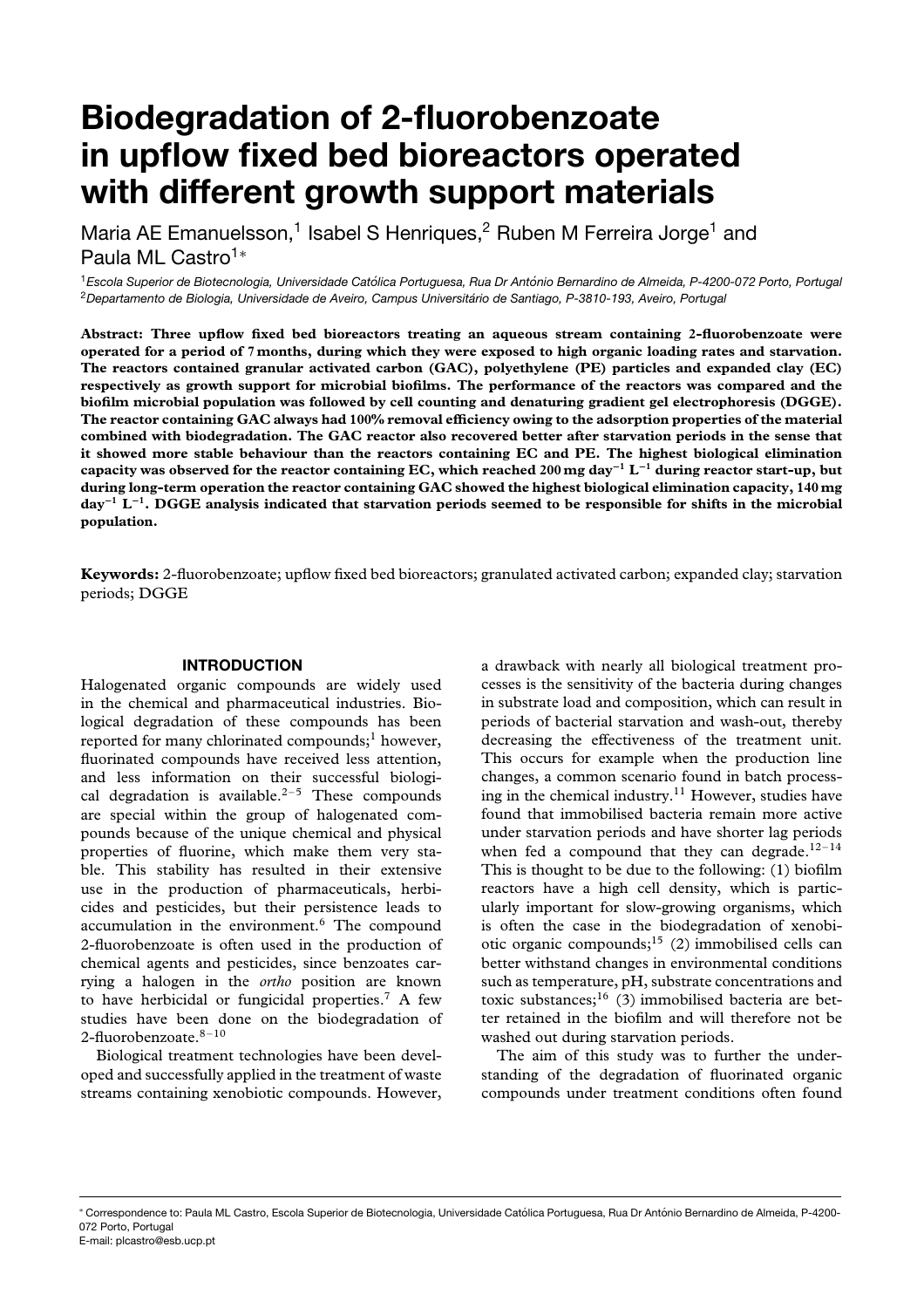at industrial sites. Three upflow fixed bed bioreactors (UFBRs) filled with different growth support materials, namely granular activated carbon (GAC), expanded clay (EC) and polyethylene (PE) Rauschert rings, were used to treat aqueous streams containing 2-fluorobenzoate (2-FB) as a model compound. The reactors were exposed to dynamic treatment conditions, namely shock load and starvation periods. Both the overall treatment performance of the reactors and the development of the microbial community were followed over time.

# **MATERIALS AND METHODS Inocula**

For inoculation of the UFBRs a 2-FB-degrading culture, enriched from sediments of an industrially contaminated site and named FB2, was used. Pure cultures of FB2, a Gram-negative strain, were grown in sealed flasks containing a minimal salts liquid medium, prepared as previously described,<sup>17</sup> supplied with  $100 \,\text{mg} \,\text{L}^{-1}$  2-FB.

# **Reactor design and operation**

The reactors consisted of cylindrical stainless steel columns (33 cm height, 3 cm internal diameter) provided with sampling ports at their entrance, exit and middle points. The columns were packed full with three different materials, 30 g of PE Rauschert rings (cut into 3–7 mm pieces), 57 g of EC particles (Filtralite 2/4, 2–4 mm diameter) or 57 g of GAC (0.85–2.4 mm diameter), which led to empty bed volumes of 156, 112 and 120 mL respectively. The specific surface areas of PE and GAC were 5.5 and  $8 \times 10^5 \,\mathrm{m}^2 \,\mathrm{kg}^{-1}$  respectively, while the EC material had *ca* 75% porosity, according to the technical descriptions of the suppliers (see 'Reagents').

Prior to use the three growth supports were washed several times with deionised water to remove fine residues, dried in an oven at 105 ◦C and sterilised by autoclaving.

Silicon membranes, permeable to oxygen and pressurised with filtered air, were introduced inside the reactors as a source of oxygen. Each membrane was folded in a helicoidal form around an inert metal support and placed in the centre of the reactor. The total membrane area available for oxygen diffusion was  $180 \text{ cm}^2$ . The reactors were operated under nonsterile conditions at room temperature (*ca* 20–25 ◦C) and pH 7. During starvation periods the inlet flow of the reactors was disconnected and the air supply was turned off.

The three UFBRs containing PE, EC or GAC were inoculated with 400 mL of culture with a biomass concentration of  $170 \text{ mg L}^{-1}$ . The purity of the inoculum was checked by spreading diluted suspensions of the FB2 culture onto nutrient broth (NB) agar plates. The inoculum was recirculated through the packed columns for 8 days at a flow rate of  $10 \text{ mL h}^{-1}$  to allow colonisation of the support material. The decrease in optical density  $(OD_{600})$ of the recirculating inoculum (*>*90%) was used as an indication of biomass loading onto the support materials. The three UFBRs were operated under dynamic conditions for almost 7 months (see Table 1); the reactors will be referred to as R-PE, R-EC and R-GAC. Shake flask experiments have shown that growth of FB2 is not nutrient-limited at the concentrations applied to the bioreactor columns. During the time of operation the dissolved oxygen concentration, measured at the outlet of the reactor, was never lower than  $4 \text{ mg L}^{-1}$  for any of the reactors.

# **Adsorption studies of 2-FB on PE, EC and GAC**

To determine the adsorption capacity of each of the three materials, 0.1 g of GAC or 10 g of PE or EC was added to flasks filled with 50 mL of minimal medium with different concentrations of 2-FB  $(50-1500 \text{ mg L}^{-1})$ . The flasks were sealed and then shaken at 150 rpm in a temperature-controlled (25 $°C$ ) shaker for 1 week. Three replicates were carried out for each concentration.

### **Sampling of support materials**

PE, EC and GAC samples (1g wet weight) were collected from sampling ports of the bioreactors. For extraction of biomass from the carrier the supports were dispersed in 10 mL of NaCl solution  $(8.5 \text{ g}1^{-1})$ and vortexed for 30 s. The resulting suspensions were used for plate counts and denaturing gradient gel electrophoresis (DGGE) analyses.

## **Plate counts**

Enumeration of bacteria attached to the growth supports was done by plating onto NB agar plates, in duplicate, serial dilutions of samples in NaCl solution *(*8*.*5gl−1*)*. The plates were incubated at 25 ◦C for 3 days.

#### **DNA extraction**

Prior to DNA extraction, *ca* 8.5 mL of the bacterial suspension detached from each support material was centrifuged and washed twice with sterile deionised water. The pellet was kept at −20 °C until DNA was extracted. DNA extraction was performed using the UltraClean Microbial Genomic DNA Isolation Kit (Mo Bio, Carlsbad, CA, USA).

#### **Polymerase chain reaction (PCR) conditions**

The primers 341F-GC and 518R, specific for conserved bacterial 16S rDNA, were used for amplification of a fragment corresponding to positions 341–534 of the *Escherichia coli* numbering.18 Primer 341F-GC, which includes a 39-nucleotide GC-rich sequence, was attached to the  $5'$  end of the forward primer in order to prevent complete melting of the PCR products during subsequent DGGE analysis. PCR amplification was performed in a total volume of 50 µL; each PCR mixture contained 10 ng of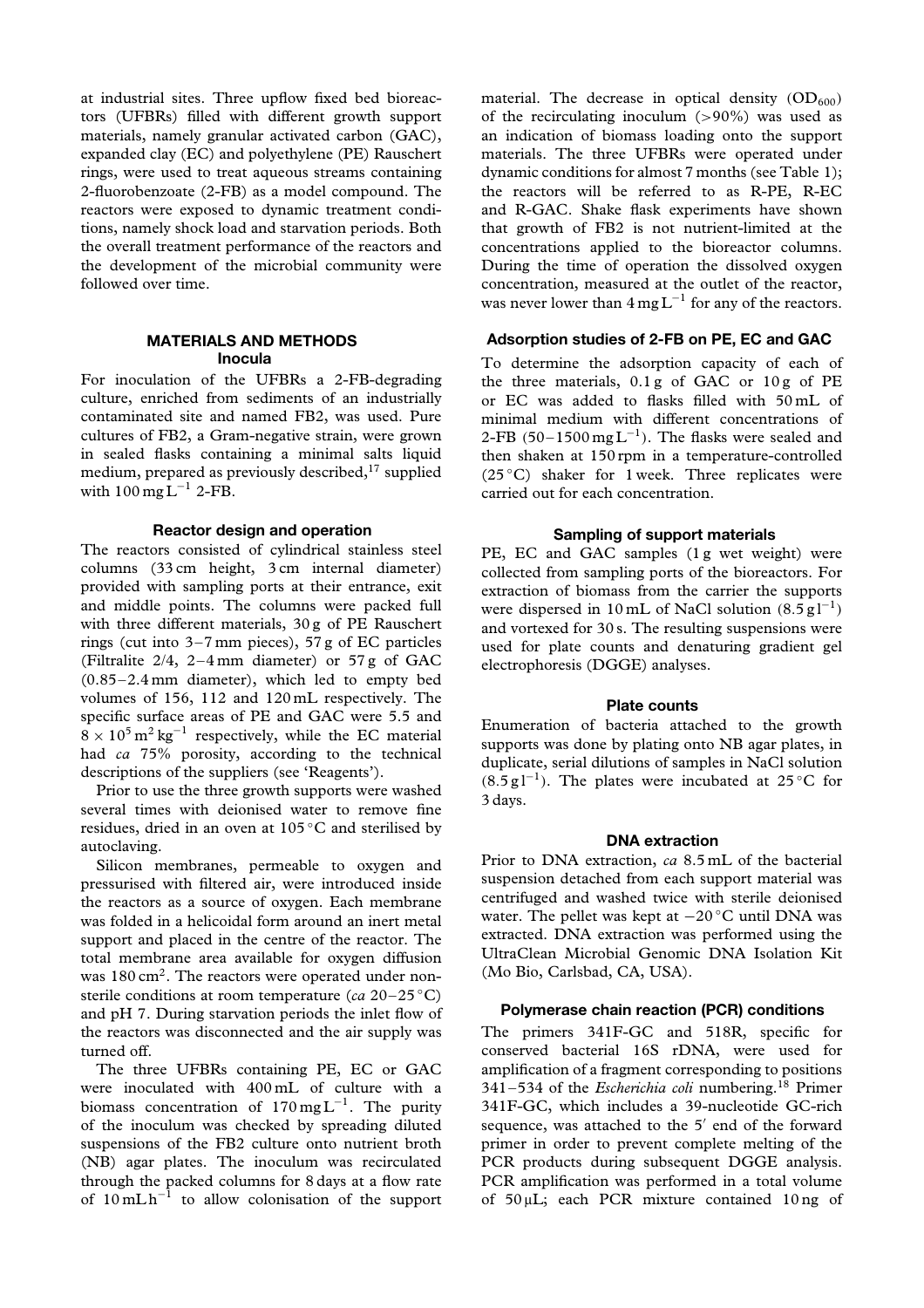template DNA,  $2.5$  mmol L<sup>-1</sup> MgCl<sub>2</sub>, 1.5 U of *Taq* DNA polymerase (Bioron, Ludwigshafen, Germany),  $250 \mu \text{mol} \text{L}^{-1}$  of each dNTP and  $50 \mu \text{mol} \text{L}^{-1}$  of each primer. PCR products were amplified with the following programme:  $3 \text{ min}$  at  $94 \degree C$ , followed by 10 cycles of 30 s at 94 ◦C, 30 s at 65–55 ◦C (touchdown −1 ◦C cycle) and 30 s at 72 ◦C. Twenty additional cycles were performed: 30 s at  $94^{\circ}$ C, 30 s at  $55^{\circ}$ C and 30 s at  $72^{\circ}$ C, followed by a final extension step of 20 min at 72 °C.

## **DGGE**

 $DGGE$  was carried out with a  $DCode^{\mathbb{M}}$  Universal Mutation Detection System (Bio-Rad Laboratories, Hercules, CA, USA). Samples containing approximately equal amounts (*ca* 300 ng) of the PCR products were loaded onto 8% (w/v) polyacrylamide gels (37.5:1 acrylamide/bisacrylamide) in 0*.*5× TAE buffer  $(20 \text{ mmol L}^{-1}$  Tris-acetate, pH 7.4, 10 mmol L<sup>-1</sup> sodium acetate, 0.5 mmol L<sup>-1</sup> Na<sub>2</sub>EDTA) using a denaturing gradient ranging from 35 to 60% (100% denaturant contains  $7 \text{ mol} L^{-1}$  urea and 40% formamide). Electrophoresis was performed at 60 ◦C in  $1 \times$  TAE buffer, initially at 20 V (15 min) and then at 200 V (330 min). The gels were stained with ethidium bromide solution (5 min) and then rinsed in distilled water (20 min). Images were acquired using a Gel Doc 2000 (Bio-Rad Laboratories).

## **Analysis of the community fingerprint**

Gel images were analysed with Diversity Database Fingerprinting software (Bio-Rad Laboratories). Bands occupying the same position in different lanes of the gels were identified. A binary (1/0) matrix was constructed taking into account the presence or absence of individual bands in each lane. Subsequent analysis was performed using PRIMER v.5 software (PRIMER-E Ltd., Plymouth, UK). The binary matrix was transformed into a similarity matrix using the Bray–Curtis measure. Dendrograms were generated using the group average method.

### **Analytical methods**

The concentration of fluoride ions in the bioreactor minimal medium was measured with a fluoride electrode as described previously.19 Liquid samples of 2-FB were routinely collected at the inlet and outlet of the UFBRs. 2-FB was analysed by high-performance liquid chromatography (HPLC, Beckman System Gold 126, Fullerton, CA, USA) using the same method as described previously<sup>4</sup> but with a Lichrospher 100 RP18 reverse phase column (250 mm × 4.6 mm, 5 µm particle size; Merck, Darmstadt, Germany).  $OD_{600}$  was measured using a spectrophotometer (He*λ*ios Gamma, Unicam Instruments, Cambridge, UK). Dissolved oxygen was monitored periodically at the reactor liquid outlet with an oxygen probe (WTW, Weilheim, Germany).

## **Reagents**

All chemicals used were of analytical grade and were obtained from Sigma-Aldrich Chemie (Steinheim, Germany) or Merck. GAC (8–20 mesh) was obtained from Sigma Chemical Co (St. Louis, MO, USA), the PE Rauschert rings were obtained from Rauschert Verfahrenstechnik GmbH (Steinwiesen, Germany) and EC was obtained from Leca Portugal SA (Avelar, Portugal).

# **RESULTS Adsorption studies**

The PE and EC growth support materials did not adsorb 2-FB, while GAC was found to adsorb *ca*  $180 \,\text{mg}$  2-FB g<sup>-1</sup> GAC.

## **Colonisation of growth supports**

The time required for colonisation was dependent on the support matrix. R-PE and R-GAC had established biofilms after 3 days of inoculum recirculation, while R-EC took 8 days (Fig. 1). For R-EC,  $OD_{600}$  in the recirculation flask increased in the beginning, suggesting that the culture only attached to the EC material after the substrate had been consumed.

The reactors started to be operated under continuous mode after bacterial colonisation had occurred in all reactors, i.e. after 8 days (Fig. 1).

## **Performance of R-PE**

Figure 2(a) shows the overall performance of R-PE during the time of operation. During phase I, characterised by a high organic loading rate (OLR), up to *ca* 1141 mg day<sup>-1</sup> L<sup>-1</sup> was fed to the bioreactor at a hydraulic retention time (HRT) of 5.7 h (Table 1). High amounts of 2-FB were detected at the outlet (Fig. 2(a)) and the biological removal efficiency was 7%, as indicated by fluoride release (Table 2). During phase II the OLR was reduced to 500 mg day<sup>-1</sup>L<sup>-1</sup> by increasing the HRT (Table 1), which induced an increase in biological removal efficiency to 18%. The biological elimination capacity increased slightly from 83 to 87 mg day<sup>-1</sup> L<sup>-1</sup> (Table 2), suggesting that the high OLR of 2-FB during phase I may have had an inhibitory effect on the biodegradation process. During phase III the reactor was submitted to a starvation period for 45 days; however, it should be noted that, at the start of phase III, high amounts of



**Figure 1.** Evolution of OD<sub>600</sub> in the recirculation flasks during inoculation of UFBRs R-PE  $(\spadesuit)$ , R-EC  $(\times)$  and R-GAC  $(O)$ .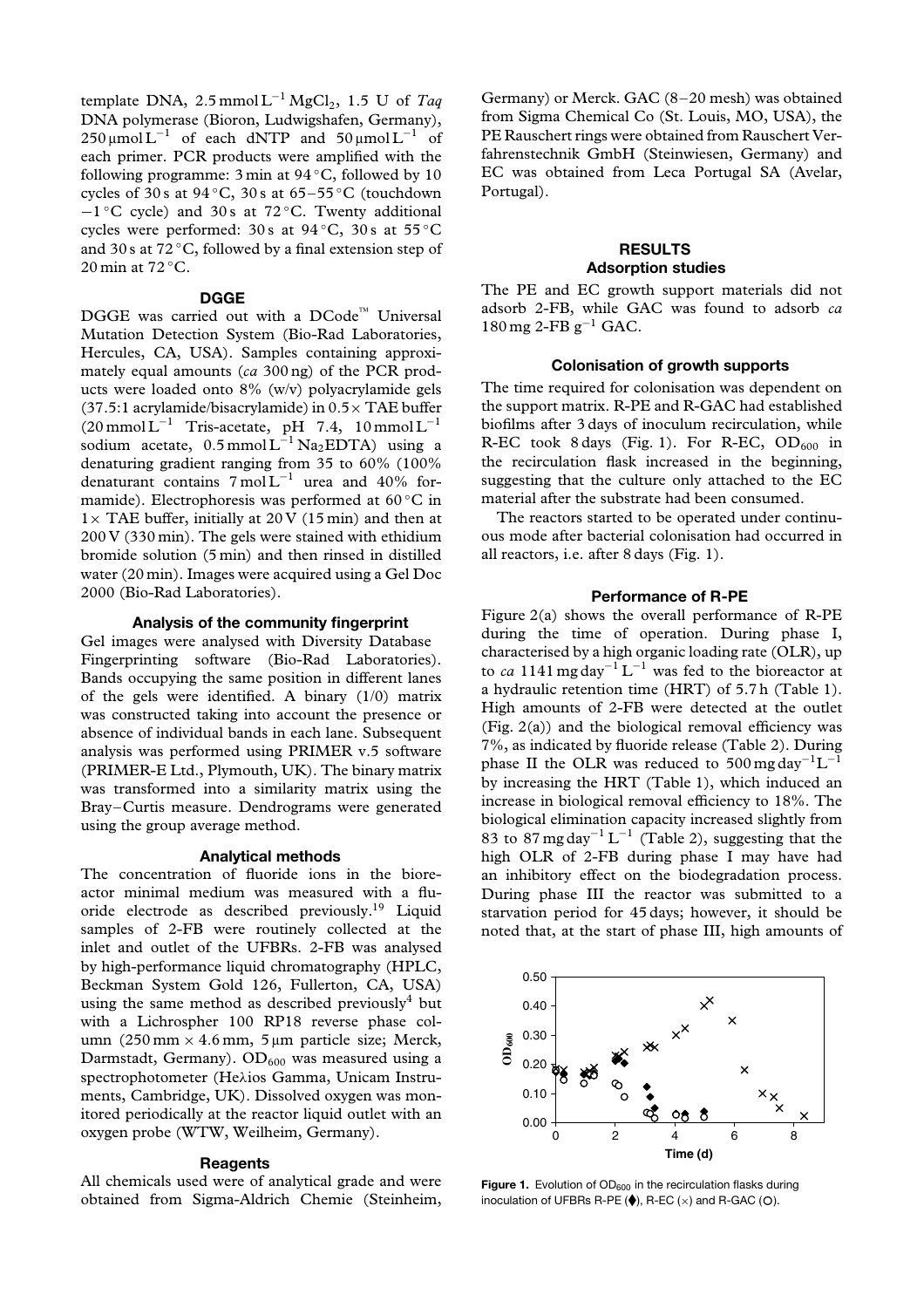

**Figure 2.** Degradation of 2-FB in UFBRs (a) R-PE, (b) R-EC and (c) R-GAC operated in continuous mode under a dynamic treatment scenario: 2-FB inlet concentration (♦), 2-FB outlet concentration (□) and 2-FB degraded based on fluoride release (×). The different phases of operation (I–VI) are indicated.

**Table 1.** Summary of operating parameters used in continuous UFBRs

| Phase        | Days       | <b>Number</b><br>of days |               | Organic loading rate (mg day <sup>-1</sup> L <sup>-1</sup> ) |              |                | Hydraulic retention time (h) |                |  |  |
|--------------|------------|--------------------------|---------------|--------------------------------------------------------------|--------------|----------------|------------------------------|----------------|--|--|
|              |            |                          | R-PE          | R-EC                                                         | R-GAC        | R-PE           | R-EC                         | R-GAC          |  |  |
|              | l –8       | 8                        | $1141 \pm 30$ | $980 \pm 45$                                                 | $900 \pm 25$ | $5.7 \pm 0.2$  | $6.6 \pm 0.4$                | $7.1 \pm 0.1$  |  |  |
| $\mathbf{I}$ | $9 - 24$   | 16                       | $500 \pm 6$   | $480 \pm 18$                                                 | $414 + 27$   | $12.6 \pm 0.3$ | $13.0 \pm 0.4$               | $15.1 \pm 0.8$ |  |  |
| $\mathbb{H}$ | $25 - 72$  | 48                       |               |                                                              | Ω            |                |                              |                |  |  |
| IV           | $73 - 128$ | 56                       | $108 \pm 9$   | $92 + 10$                                                    | $107 + 11$   | $12.4 \pm 0.8$ | $14.5 \pm 1.9$               | $13.8 \pm 0.6$ |  |  |
| V            | 129-177    | 49                       |               |                                                              | Ω            |                |                              |                |  |  |
| VI           | 178-196    | 19                       | $90 + 14$     | $82 + 18$                                                    | $91 \pm 12$  | $13.8 \pm 1.2$ | $14.5 + 2.1$                 | $12.5 \pm 1.0$ |  |  |

2-FB were still detected at the outlet (Fig. 2(a)). At the end of the starvation phase (day 72) a higher fluoride concentration was observed than at the start of the phase (Fig. 2(a)), suggesting that biological activity was maintained during this phase. When the feed was restarted on day 73 (phase IV, Table 1) with a lower OLR (108 mg day−<sup>1</sup> L−1; Table 2), no 2-FB was detected at the outlet of R-PE, indicating biological degradation of 2-FB. On day 77, 100% removal efficiency was observed for R-PE (Table 2). Between days 73 and 93, although no 2-FB was detected at the outlet, not all the 2-FB fed to the reactor was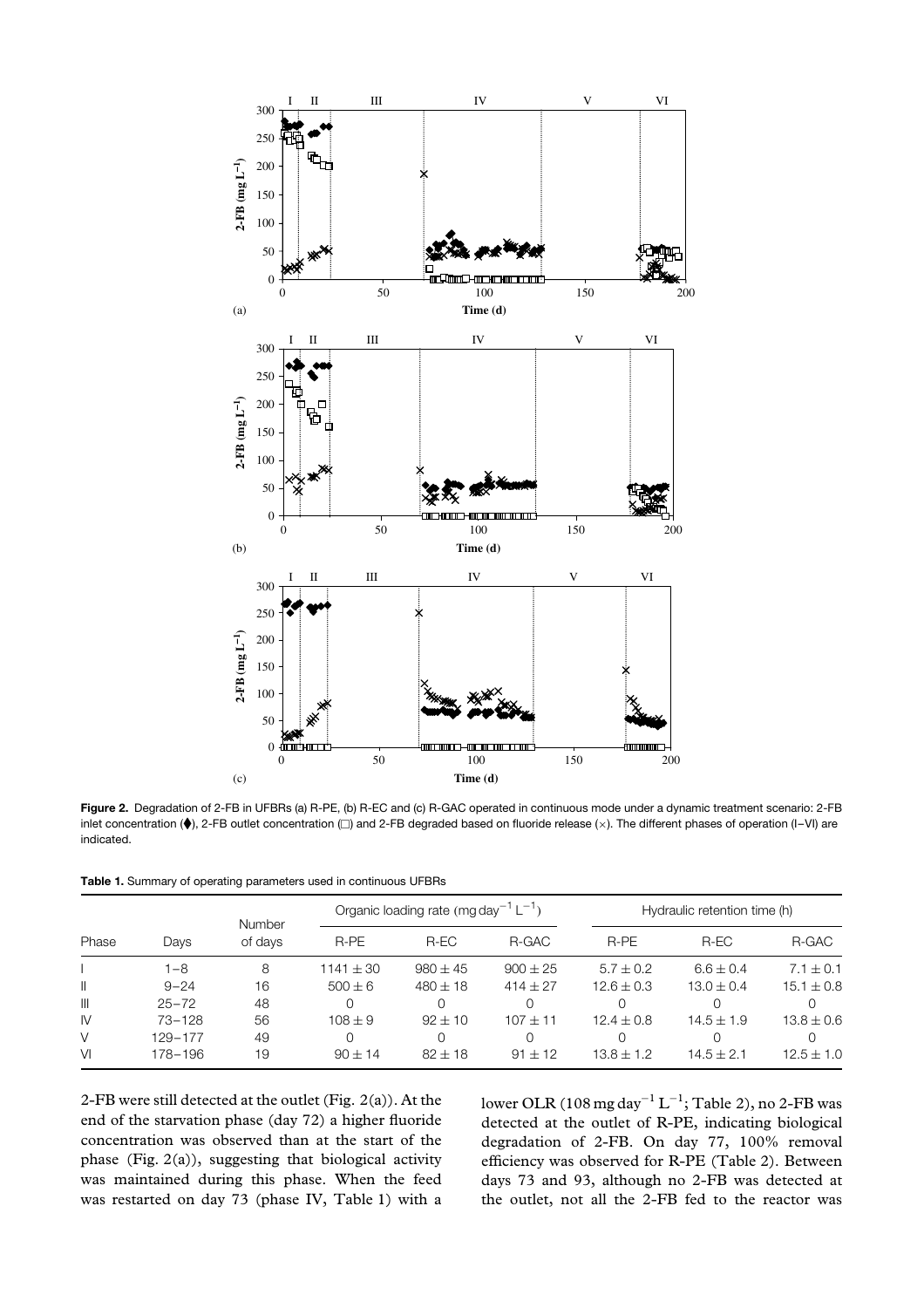**Table 2.** Performance evaluation of continuous UFBRs under varying operating conditions. The presented values are averages for each operational phase

| Phase         | Inlet<br>conc.<br>$(mgL^{-1})$ | Biological elimination capacity<br>$(mq day^{-1} L^{-1})$ |              |              | Biological removal efficiency<br>(%) |            |            | Total removal efficiency<br>(%) |             |             |
|---------------|--------------------------------|-----------------------------------------------------------|--------------|--------------|--------------------------------------|------------|------------|---------------------------------|-------------|-------------|
|               |                                | R-PE                                                      | R-EC         | R-GAC        | R-PE                                 | $R$ -EC    | R-GAC      | R-PE                            | R-EC        | R-GAC       |
|               | $269 + 12$                     | $83 \pm 10$                                               | $209 \pm 59$ | $76 \pm 10$  | $7 + 1$                              | $21 \pm 5$ | $8 \pm 1$  | $7 \pm 2$                       | $16 \pm 3$  | $100 \pm 0$ |
| Ш             | $261 \pm 10$                   | $87 + 9$                                                  | $141 + 11$   | $98 \pm 28$  | $18 + 1$                             | $29 \pm 2$ | $23 \pm 5$ | $20 \pm 5$                      | $31 \pm 6$  | $100 \pm 0$ |
| $\mathbb{H}$  | $\Omega$                       | 0.52                                                      | 0.20         | 0.63         |                                      |            |            |                                 |             |             |
| $\mathsf{IV}$ | $57 + 6$                       | $95 + 15$                                                 | $78 + 17$    | $141 \pm 25$ | $88 + 14$                            | $86 + 18$  | $127 + 16$ | $99 + 6$                        | $100 + 0$   | $100 \pm 0$ |
| V             | $\Omega$                       | 0.12                                                      | 0.120        | 0.350        |                                      |            |            |                                 |             |             |
| VI            | $49 + 4$                       | $16 \pm 19$                                               | $32 + 18$    | $111 \pm 35$ | $16 \pm 19$                          | $42 + 27$  | $121 + 21$ | $22 + 29$                       | $46 \pm 31$ | $100 \pm 0$ |

being degraded (Fig. 2(a)) and the biological removal efficiency was 88%. After day 93 the biological removal efficiency was 100% and remained so throughout phase IV. The reactor was then exposed to another starvation period (phase V, Table 1), this time with no 2-FB being detected at the reactor outlet at the start of the starvation period (Fig. 2(a)). After the second starvation period, no significant increase in fluoride ion concentration was observed (Fig. 2(a)). When the 2-FB feed was reintroduced (phase VI) at an OLR similar to that of phase IV (Table 1), high levels of 2-FB were detected at the outlet and the maximum biological removal efficiency was 50%, but that declined rapidly thereafter and complete inactivation was observed after day 190.

## **Performance of R-EC**

The overall performance of R-EC is shown in Fig. 2(b). When a high OLR was fed to the reactor during phase I (Table 1), R-EC showed the highest biological removal efficiency and biological elimination capacity during both phases I and II (Table 2). At the start of the starvation period (day 25, phase II, Table 1), 2-FB was detected at the outlet of the reactor. After the starvation period, no 2-FB was detected at the outlet, although the fluoride level was no different from that observed at the start of this phase. As in the case of R-PE, not all 2-FB being fed to the reactor was degraded during the first 15 days of operation after the first starvation period (Fig. 2(b)). After day 88 and during the rest of phase IV the biological removal efficiency was maintained at 100%. At the start of the second starvation period (phase V, Table 1), no 2-FB was detected at the outlet of the reactor (Fig. 2(b)). When the 2-FB feed was reintroduced (phase V), high amounts of 2-FB were detected at the outlet. The outlet concentration decreased with time and, on day 194, no 2-FB was detected (Fig. 2(b)) and 100% biological removal efficiency was maintained thereafter.

#### **Performance of R-GAC**

Figure 2(c) shows the overall performance of R-GAC during its operation. 2-FB was not detected at the outlet of R-GAC at any time during operation of the reactor owing to the adsorption properties of GAC combined with biodegradation. At high OLR during phase I (Table 1) the biological removal efficiency was 8% and, when the HRT was changed from 7.1 to 15.1 h during phase II (Table 1), the biological removal efficiency increased to 23% (Table 2). Also, the biological elimination capacity increased at lower OLR. After the first starvation period (phase III, Table 1) the fluoride concentration observed in the reactor was higher than that observed at the start of this period (Fig. 2(c)). During phase IV a lower OLR was fed to the reactor  $(107 \text{ mg day}^{-1} \text{ L}^{-1})$ ; Table 2). A mass balance of the reactor performance showed that, in addition to the 2-FB fed to the reactor, 2-FB adsorbed on the GAC was also degraded, hence a biological removal efficiency above 100% was measured (Table 2). After the second starvation period (phase V) an increase in fluoride concentration was observed (Fig.  $2(c)$ ) similar to that observed in phase III. In phase VI an OLR similar to that in phase IV was fed to the reactor and a high concentration of fluoride was detected at the reactor outlet, which stabilised after approximately 10 days and could be a wash-out of fluoride ions accumulated within the GAC during the starvation period. The biological removal efficiency was maintained at 100% until the end of phase VI.

# **Microbial community in biofilm reactors**

Microbial community analyses were performed throughout the operation of the UFBRs. Bioreactor populations were quantified by counting the viable bacteria extracted from the support materials. The biomass attached to the support materials did not suffer significant variations over time in any of the reactors. A slight decrease can be noted during and immediately after the starvation periods for all three reactors (Fig. 3).

Bacterial suspensions extracted from the support materials were also analysed by DGGE. The inoculated strain FB2 was present in R-PE and R-EC throughout the operation of the reactors, although the intensity of the band varied over time. The total numbers of band positions detected in the gels for R-PE, R-EE and R-GAC were 19, 21 and 17 respectively. The number of bands in each lane varied in the range 4–13 for R-PE (Fig.  $4(a)$ ),  $4-11$  for R-EC (Fig.  $4(b)$ )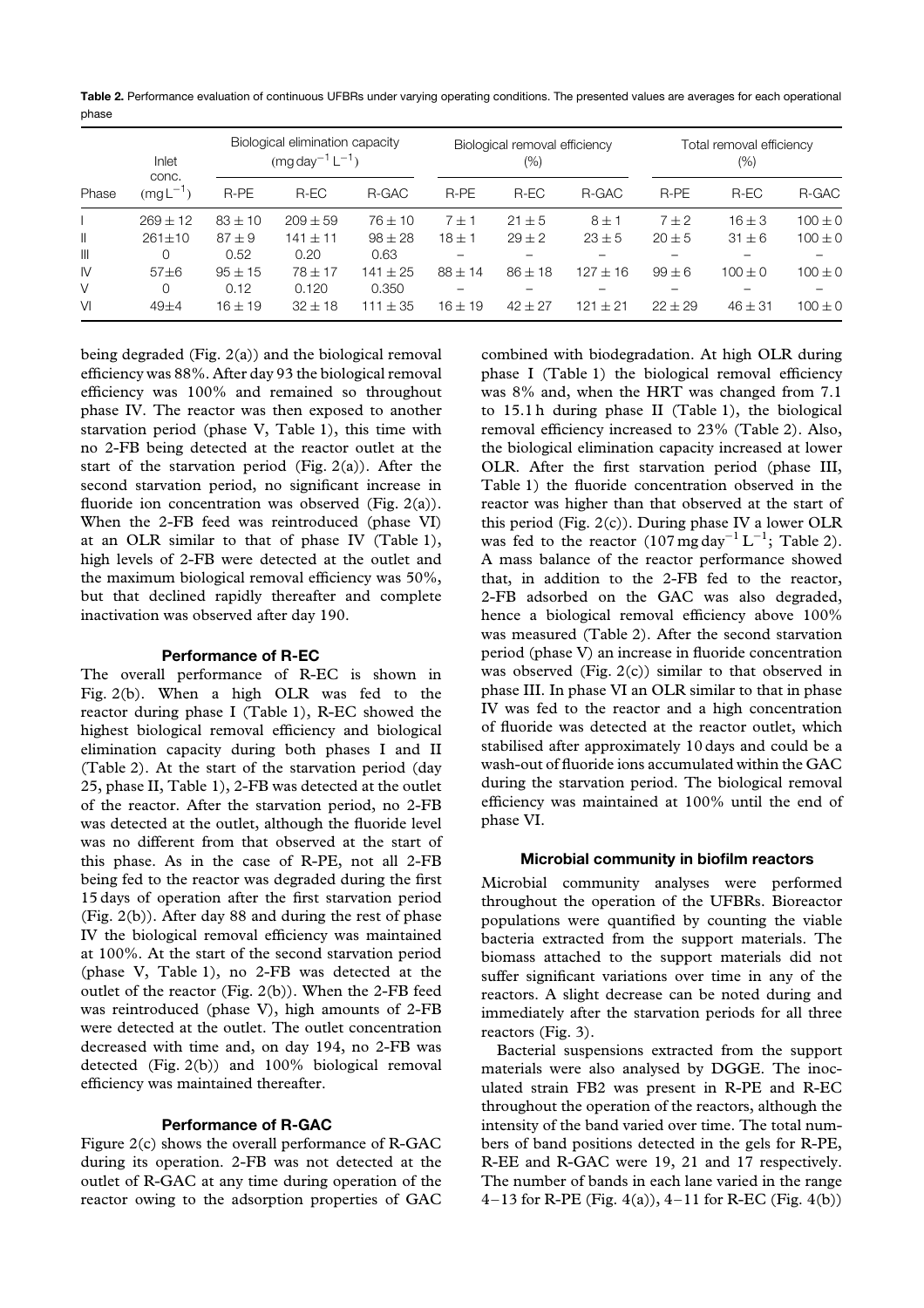and  $6-12$  for R-GAC (Fig. 4(c)). Cluster analysis was performed aimed at characterising the similarity between the DGGE profiles. Two clusters of samples could be identified in all gels. In gels R-PE and R-GAC, one of the clusters included samples collected at time points T1–T4 and was clearly separated from the cluster that included samples collected at T5–T8. In contrast, in gel R-EC the sample collected at T5 clustered with samples collected at T1–T4. Thus a major shift in bacterial assemblage was identified between samples collected at T4 and T5 (Fig. 5(a) and (c)) or between samples collected at T5 and T6 (Fig. 5(b)).

# **DISCUSSION Biofilm colonisation**

R-GAC and R-PE led to the formation of biofilms faster than R-EC. This may be explained by the fact that EC holds a negative charge.<sup>20</sup> The duration of adherence of bacterial cells on materials is dependent on several factors, such as the nature of the support, the type and concentration of the feed and the material surface charge, as adherence occurs immediately on positively charged surfaces but can be delayed on negatively charged surfaces. $21$  It was also observed



**Figure 3.** Biofilm composition of UFBRs R-PE ( $\square$ ), R-EC ( $\square$ ) and R-GAC ( $\blacksquare$ ) analysed by plate counts and expressed in colony-forming units (CFU). Support matrix samples were analysed during the 197 days of UFBR operation.

that, owing to the EC material, the pH in the recirculation flask for R-EC increased during the recirculation period from 7 to over 8 (data not shown); similar behaviour has been seen for other



**Figure 5.** Cluster analysis of bacterial communities of UFBRs (a) R-PE, (b) R-EC and (c) R-GAC based upon DGGE profiles. Similarities were calculated using the Bray–Curtis measure.



**Figure 4.** DGGE community fingerprints of UFBR populations. Gel lanes contain PCR-amplified bacterial 16S rDNA fragments. (a) R-PE, (b) R-EC and (c) R-GAC sampled at different time points, namely T1 = day 14, T2 = day 75, T3 = day 85, T4 = day 104, T5 = day 121, T6 = day 144,  $T7 = day 177$  and  $T8 = day 196$ .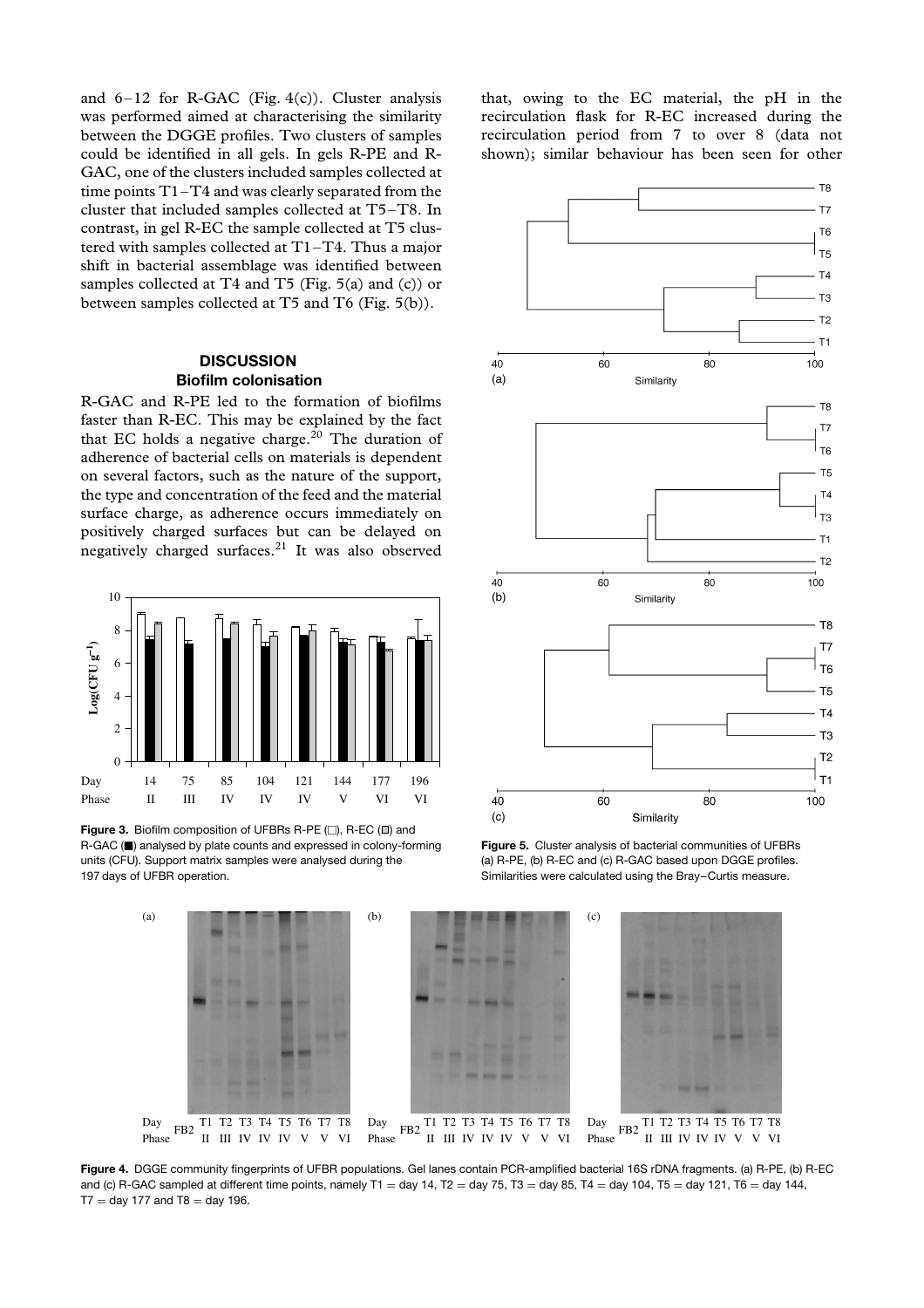types of clay materials.<sup>22</sup> During continuous operation of the reactors the pH was always stable at 7.2. A study done to test the initial adherence of cells in rotating biological reactors containing different materials showed that GAC worked better as a surface for biofilm formation, reaching 10 mg dry matter (DM) cm−<sup>2</sup> after 4 days, compared with sand, which had 9 mg DM  $cm^{-2}$ , and diatomite earth, which reached 7 mg DM cm−2. Even lower biofilm growth was seen for PVC and stainless steel, reaching only 2 mg dry weight cm<sup>-2</sup>.<sup>23</sup>

# **Reactor performance**

A total balance on 2-FB shows that from the 3890, 2530 and 2600 mg fed to R-PE, R-EC and R-GAC respectively, 1280 mg (33%), 1075 mg (42%) and 1517 mg (58%) were degraded (Table 3). During the time of operation, R-GAC showed on average the highest biological elimination capacity; during phase IV, when all three reactors showed stable performances, R-GAC had an average biological elimination capacity of 141 mg day<sup>-1</sup> L<sup>-1</sup>, while values of 95 and 78 mg day−<sup>1</sup> L−<sup>1</sup> were determined for R-PE and E-EC respectively (Table 2). A similar mean value of biological elimination capacity *(*122 mg day−<sup>1</sup> L−1*)* was reported during treatment of an aqueous stream containing fluorobenzene, $^{24}$  but low biological elimination capacities were found under high loads of fluorobenzene. Similar behaviour was also observed in the present study, namely during phase I, when the organic load applied to the reactors was high and the biological removal efficiency was low for all three reactors. During phase II, when the OLR decreased, the biological elimination capacity increased in all three reactors, suggesting that the high OLR had an inhibitory effect on biodegradation activity. R-EC showed the highest biological removal efficiency during phases I and II, particularly during phase I, when the biological removal efficiency of R-EC was twice that of R-PE and R-GAC. The fact that biofilm colonisation took longer in R-EC may have contributed to the formation of a relatively more active biofilm in comparison with the biofilm already established for a few days in the other two reactors. After the first starvation period, higher amounts of fluoride were detected in R-GAC than in R-PE and R-EC, suggesting that 2-FB adsorbed on the GAC was utilised during the starvation period. When the feed was reconnected, degradation of 2-FB occurred immediately, since no 2-FB was observed at the outlet of the reactors, and biological removal efficiencies higher than 100% were quantified for R-GAC, while lower biological removal efficiencies of 50–60% were observed in R-PE and R-EC. During this phase, R-GAC showed significantly higher biological elimination capacity (Table 2). In both R-PE and R-EC, even though no 2-FB was detected at the outlet, not all 2-FB fed to the reactors was utilised by the bacteria (Table 3). Since adsorption experiments showed that PE and EC did not adsorb 2-FB, there was either adsorption of 2-FB to the biofilm, socalled biosorption, or incomplete mineralisation of 2-FB generating fluorinated intermediate compounds. Upon reaching a stable performance in phase IV for 20 days with an OLR of 100 mg day<sup>-1</sup> L<sup>-1</sup>, with 100% biological removal efficiency, another starvation period was introduced.

The second starvation period seemed to affect R-PE and R-EC in a more severe way. At the time the first starvation period was started (phase III), high concentrations of 2-FB were measured inside R-PE and R-EC (Fig.  $2(a)$  and (b)), so these reactors may have not experienced complete starvation. High concentrations of fluoride ions were detected in the reactors by the end of the starvation period, indicating that the bacterial community biodegraded the 2-FB present in the reactors. However, at the time the second starvation period was imposed (phase V), no 2-FB was detected at the outlet of the reactors, indicating that the reactors may have been exposed to harsher conditions. In fact, the fluoride concentrations measured at the end of this starvation period were lower than those observed after the first starvation period, which may help to explain why R-PE did not survive the second starvation period. R-GAC showed stable behaviour during both starvation periods, maintaining in general the highest biodegradation activities. GAC functions as an accumulator of pollutant and, during starvation periods, this helps in keeping the biomass active.<sup>25</sup> Another study has shown that a biofilm reactor containing GAC and treating an effluent containing 4-chlorophenol recovered fully within 1 day after a 5 month starvation period and showed stable performance thereafter.26

**Table 3.** Degradation of 2-FB in R-PE, R-EC and R-GAC during continuous operation

| Phase         | 2-FB in influent (mg) |      |       |          | 2-FB in effluent (mg) |       | 2-FB degraded (mg) |      |       |
|---------------|-----------------------|------|-------|----------|-----------------------|-------|--------------------|------|-------|
|               | R-PE                  | R-EC | R-GAC | R-PE     | R-EC                  | R-GAC | R-PE               | R-EC | R-GAC |
|               | 1408                  | 880  | 864   | 1272     | 736                   |       | 112                | 185  | 78    |
| Ш             | 1264                  | 864  | 800   | 992      | 592                   |       | 256                | 250  | 192   |
| $\mathbb{I}$  |                       |      |       | $\Omega$ |                       |       | 25                 | 9    | 30    |
| $\mathsf{IV}$ | 952                   | 616  | 728   | 8        | 0                     |       | 840                | 530  | 952   |
| V             |                       |      |       | $\Omega$ |                       |       | 6                  | 6    | 18    |
| VI            | 266                   | 171  | 209   | 209      | 114                   |       | 46                 | 74   | 247   |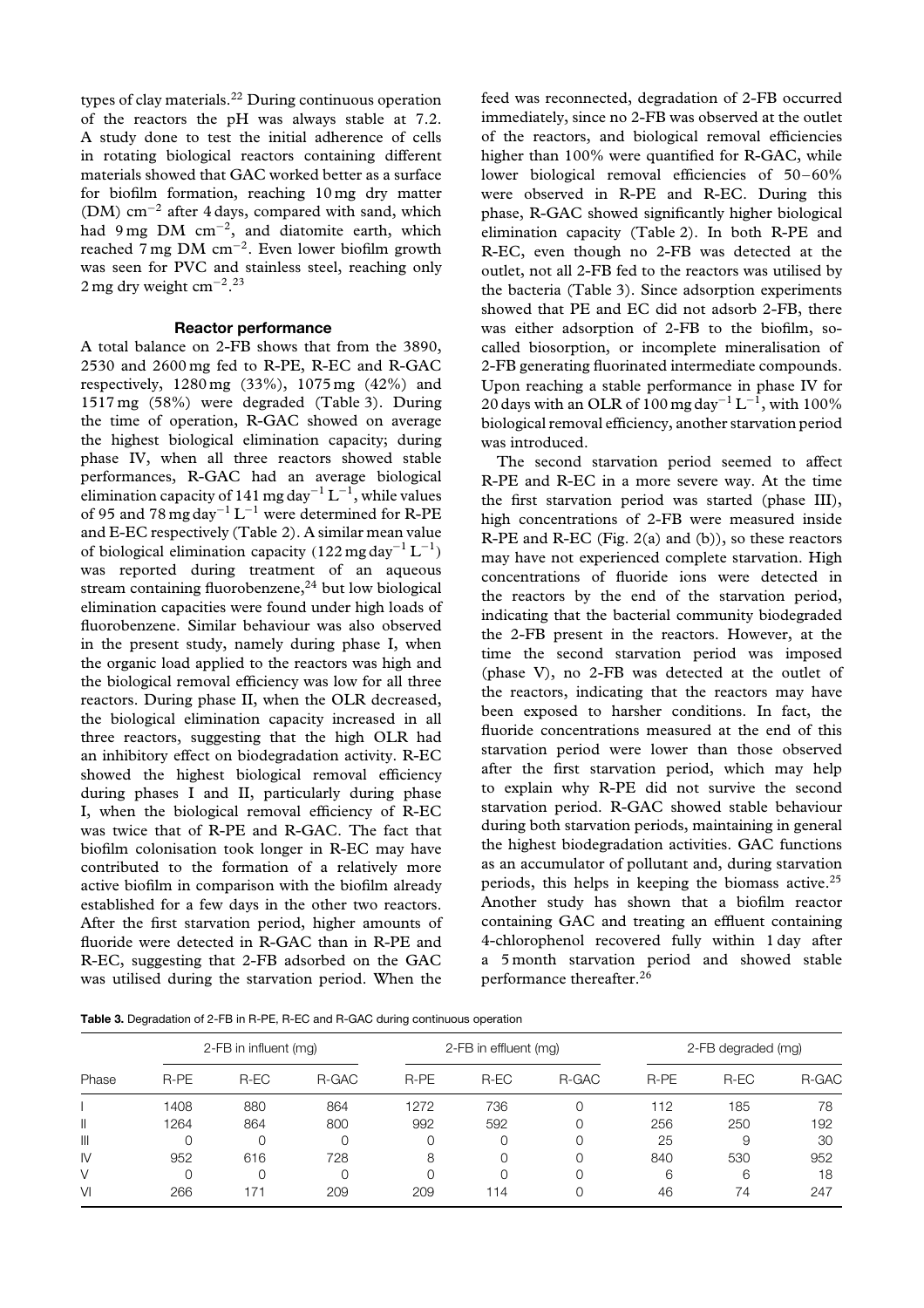Owing to its adsorption capacity, GAC has been used as a buffer of variable load regimes, particularly by adsorbing high concentrations of influent pollutant,27*,*<sup>28</sup> thus preventing the accumulation of high pollutant concentrations and the potential inhibition or even inactivation of the microbial consortia, which could result in reactor downtime or failure.<sup>24</sup> The use of GAC was also investigated under low OLR or even starvation periods. During these periods the adsorbed pollutant is released and then biodegraded, thus allowing for the maintenance of the biological activity in the reactors. The performances of R-PE and R-EC were fairly similar throughout phases I–V of the experiment; however, after the second starvation period, R-PE did not recover. Although EC does not adsorb 2-FB, the bacterial community was able to withstand the starvation period and recovered completely by the end of phase IV. Both EC and GAC have a higher density than PE particles and can be packed in a more compact way, allowing less empty bed volume and a larger surface area for bacterial attachment, which can play a role in the performance of bioreactors under dynamic conditions. When comparing different materials, including plastic and clay, in batch reactors treating wastewater from the manufacture of cellulose pulp, with a chemical oxygen demand (COD) of  $40 \text{ g}$ l<sup>-1</sup>, no great differences were seen between different materials, but a complementary process would be required for full purification.<sup>29</sup> Clay has been shown to work well as a growth support in an anaerobic fluidised bed reactor, and high concentrations of phospholipids were thought to improve the concentration of biofilm onto the material and therefore increase the activity of the biofilm. $30$ 

# **Microbial community**

Reactor performance and community structure are two important components in a biodegradation process. In this study the composition of the bacterial communities was analysed by both plate counts and DGGE. No significant differences in bacterial numbers during bioreactor operation were found (Fig. 3). DGGE analysis provided data on the microbial diversity within the UFBRs (Fig. 4). The major shift in the microbial community structure observed in R-PE was between time points T4 and T5 (phase IV), when the reactor was fed during continuous operation (Fig. 5). A less significant shift was also observed during the second part of the second starvation period, after which no major changes were observed until the end. Strain FB2 was present during the entire operation of the reactor. For R-EC the microbial community was stable during continuous operation and the major shift was observed during the second starvation period between T5 and T6 (phase V), where less than 45% similarity between the communities was observed (Fig. 5). Strain FB2 was present in the reactor throughout the experiment. For R-GAC the most significant microbial shift occurred in phase IV during continuous feeding (between T4 and T5; Fig. 5), so this cannot be related to any operational change. From the DGGE gels it was not possible to infer whether FB2 was present in the reactor until the end. The microbial dynamics observed, with the appearance of bacteria other than the original inoculum in the UFBRs, suggests that these bacteria were able to tolerate the presence of 2- FB, growing on 2-FB or, most probably, at the expense of 2-FB intermediates. The total number of bands was similar in all reactors, and all three reactors showed a fairly stable community, with major shifts observed at specific time points. Stable microbial communities during long-term operation have been observed in bioreactor communities when subject to operational perturbations such as changes in loading rates and composition of effluent. $31$  However, large variations in microbial populations have also been noted in bioreactor communities when subject to perturbations such as changes in loading rates and composition of effluent.<sup>32</sup>

Biofilm reactors have been proven to be very effective when treating wastes with periods of starvation<sup>33,34</sup> and effluents with very low hydraulic retention time.<sup>15</sup> This study confirmed the effectiveness of biofilm reactors but also highlighted the importance of the type of material used. The presence of GAC in the bioreactor improved the long-term performance and robustness of the reactor owing to the adsorption properties and large surface area of GAC. The DGGE results showed that the bacterial communities remained fairly stable during the operation of the reactors, although starvation periods induced shifts in the microbial population.

# **ACKNOWLEDGEMENTS**

This work was supported in part by the European Community's Human Potential Programme under contract HP-RTH-CT-2002-00213 (BIOSAP). R Ferreira Jorge thanks Fundação para a Ciência e a Tecnologia (SFRH/BPD/18716/2004) for financial support.

## **REFERENCES**

- 1 Ogawa N, Miyashita K and Chakrabarty AM, Microbial genes and enzymes in the degradation of chlorinated compounds. *Chem Rec* **3**:158–171 (2003).
- 2 Carvalho MF, Ferreira Jorge R, Pacheco CC, De Marco P and Castro PML, Isolation and properties of a pure bacterial strain capable of fluorobenzene degradation as sole carbon and energy source. *Environ Microbiol* **7**:294–298 (2005).
- 3 Freitas dos Santos LM, Spicq A, New AP, Lo Biundo G, Wolff J-C and Edwards A, Aerobic biotransformation of 4-fluorocinnamic acid to 4-fluorobenzoic acid. *Biodegradation* **12**:23–29 (2001).
- 4 Vargas C, Song B, Camps M and Häggblom MM, Anaerobic degradation of fluorinated aromatic compounds. *Appl Microbiol Biotechnol* **53**:342–347 (2000).
- 5 Wunderwald U, Hofrichter M, Kreisell G and Frische W, Transformation of difluorinated phenols by *Penicillium frequentans* Bi 7/2. *Biodegradation* **8**:379–385 (1998).